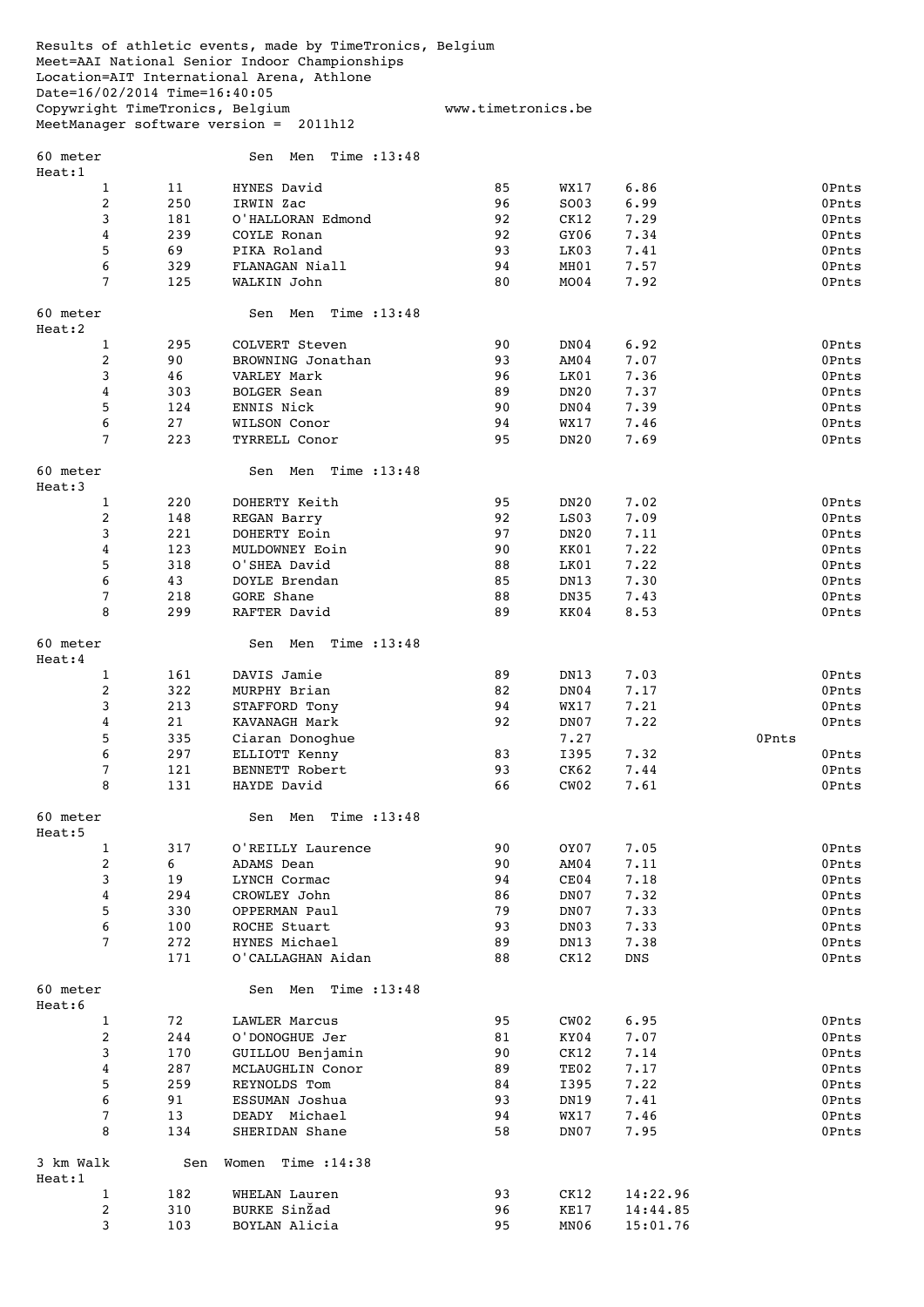| 4                    |                | 209       | GANNON Brenda               | 74       | SO03             | 15:18.56       |                |
|----------------------|----------------|-----------|-----------------------------|----------|------------------|----------------|----------------|
| 5                    |                | 57        | <b>BURKE Veronica</b>       | 96       | GY17             | 15:20.39       |                |
| 6                    |                | 63        | COLLINS Rebecca             | 91       | I395             | 16:04.24       |                |
| 7                    |                | 208       | DELAHUNT Orlaith            | 98       | SO03             | 16:05.80       |                |
| 8                    |                | 20        | LOUGHNANE Claudia           | 94       | CE04             | 17:24.92       |                |
|                      |                |           |                             |          |                  |                |                |
| 400 meter<br>Heat:1  |                |           | Time : $14:42$<br>Sen Women |          |                  |                |                |
|                      | $\mathbf{1}$   | 112       | DENNY Sinead                | 91       | DN07             | 55.48          | Q              |
| 2                    |                | 147       | MILLET Nessa                | 94       | LS03             | 56.54          | $\overline{Q}$ |
| 3                    |                | 309       | FIELD Niamh                 | 92       | KE17             | 58.99          |                |
| 4                    |                | 128       | LYNCH Eimear                | 92       | TY21             | 60.25          |                |
| 5                    |                | 167       | NEVILLE Christine           | 93       | CK12             | 60.61          |                |
|                      |                |           |                             |          |                  |                |                |
| 400 meter<br>Heat:2  |                |           | Sen Women Time :14:42       |          |                  |                |                |
|                      | $\mathbf{1}$   | 267       | MCCALLION Ciara             | 89       | DN03             | 56.31          | Q              |
| 2                    |                | 36        | CANNON Shauna               | 90       | DN34             | 56.43          | Q              |
| 3                    |                | 35        | DUIGNAN Joanna              | 96       | LM02             | 57.17          | q              |
| 4                    |                | 168       | NEVILLE Jessica             | 93       | CK12             | 58.71          | q              |
| 5                    |                | 48        | BECHTINA Snezana            | 81       | DN03             | 59.67          |                |
| 6                    |                | 139       | GALLAGHER Ciara             | 97       | KE03             | 61.09          |                |
| 5 km Walk<br>Heat:1  |                | Sen       | Men Time $:15:09$           |          |                  |                |                |
|                      | $\mathbf{1}$   | 268       | WRIGHT Alex                 | 90       | SO05             | 19:25.48       |                |
| 2                    |                | 179       | HICKEY Luke                 | 94       | CK12             | 19:56.78       |                |
| 3                    |                | 120       | <b>BOYCE Brendan</b>        | 86       | DL03             | 20:03.91       |                |
| 4                    |                | 156       | TREANOR James               | 93       | CNO7             | 20:43.42       |                |
| 5                    |                | 227       | ERICK JEROME Caprice        | 83       | DN07             | 21:33.14       |                |
| 6                    |                | 261       | LYNCH Evan                  | 95       | TY02             | 21:40.53       |                |
| 7                    |                | 67        | CLEARY Ryan                 | 95       | DN03             | 23:05.70       |                |
| 8                    |                | 262       | TOBIN Anthony               | 97       | TY02             | 24:26.39       |                |
| 400 meter            |                |           | Sen Men Time:15:26          |          |                  |                |                |
| Heat:1               |                |           |                             |          |                  |                |                |
|                      | $\mathbf{1}$   | 79        | <b>BARR</b> Thomas          | 92       | WD01             | 49.48          | q              |
| 2                    |                | 189       | DONEGAN Sean<br>MCCABE Sean | 94       | OY07             | 51.18<br>53.57 |                |
| 3<br>4               |                | 304<br>98 | CALLAGHAN Simon             | 95<br>93 | DN20<br>GY06     | 54.22          |                |
| 5                    |                | 258       | RYAN Ailbe                  | 84       | TY35             | 61.96          |                |
|                      |                |           |                             |          |                  |                |                |
| 400 meter            |                |           | Time : 15:26<br>Sen<br>Men  |          |                  |                |                |
| Heat:2               |                |           |                             |          |                  |                |                |
| 1                    |                | 296       | CROWE Timmy                 | 91       | LK01             | 49.00          | q              |
| $\overline{c}$       |                | 56        | CROTTY Evan                 | 95       | LK02             | 51.72          |                |
| 3                    |                | 281       | <b>DUNNE Garret</b>         | 89       | DN04             | 51.92          |                |
| 4                    |                | 245       | O'CONNOR William            | 94       | KY04             | 51.93          |                |
| 5                    |                | 251       | TILLION Jack                | 96       | SO03             | 53.87          |                |
| 400 meter            |                |           | Sen Men Time : 15:26        |          |                  |                |                |
| Heat:3               |                |           |                             |          |                  |                |                |
| 1                    |                | 60        | MORRISSEY Richard           | 91       | DN04             | 48.84          | q              |
| 2                    |                | 278       | <b>UPTON Barry</b>          | 86       | WX17             | 50.84          |                |
| 3                    |                | 124       | ENNIS Nick                  | 90       | DN04             | 51.44          |                |
| $\overline{4}$       |                | 231       | SCULLY Owen                 | 96       | CWO2             | 52.90          |                |
| 5                    |                | 76        | GRAHAM David                | 91       | I393             | 57.49          |                |
| 400 meter            |                |           | Sen Men Time : 15:26        |          |                  |                |                |
| Heat:4<br>1          |                | 151       | WOODS Curtis                | 92       | I395             | 49.81          |                |
|                      | $\overline{2}$ | 163       | O'SULLIVAN Thomas           | 89       | CK12             | 50.45          | q              |
| 3                    |                | 226       | O'CONNOR Art                | 94       | LK02             | 53.55          | q              |
|                      |                | 74        | BRACKEN-PRICE Conor         | 94       | KE03             | DNS            |                |
|                      |                |           |                             |          |                  |                |                |
| 400 meter<br>Heat:5  |                |           | Sen Men Time : 15:26        |          |                  |                |                |
|                      | $\mathbf{1}$   | 101       | KELLY Kieran                | 88       | DN13             | 50.05          | q              |
| 2                    |                | 204       | ARREY Brandon               | 96       | CK05             | 50.85          |                |
| 3                    |                | 47        | BRESLIN Paul                | 90       | DN04             | 51.96          |                |
| $\overline{4}$       |                | 153       | CAMPBELL David              | 92       | DN <sub>05</sub> | 52.63          |                |
| 1500 meter<br>Heat:1 |                |           | Sen Men Time : 16:24        |          |                  |                |                |
|                      | $\mathbf{1}$   | 292       | MCCARTHY David              | 88       | WD07             | 4:04.84        | Q              |
| 2                    |                | 265       | FINNEGAN Ruairi             | 94       | DL03             | 4:05.31        | Q              |
|                      | 3              | 30        | HOY Mark                    | 91       | DL02             | 4:05.39        | Q              |
|                      |                |           |                             |          |                  |                |                |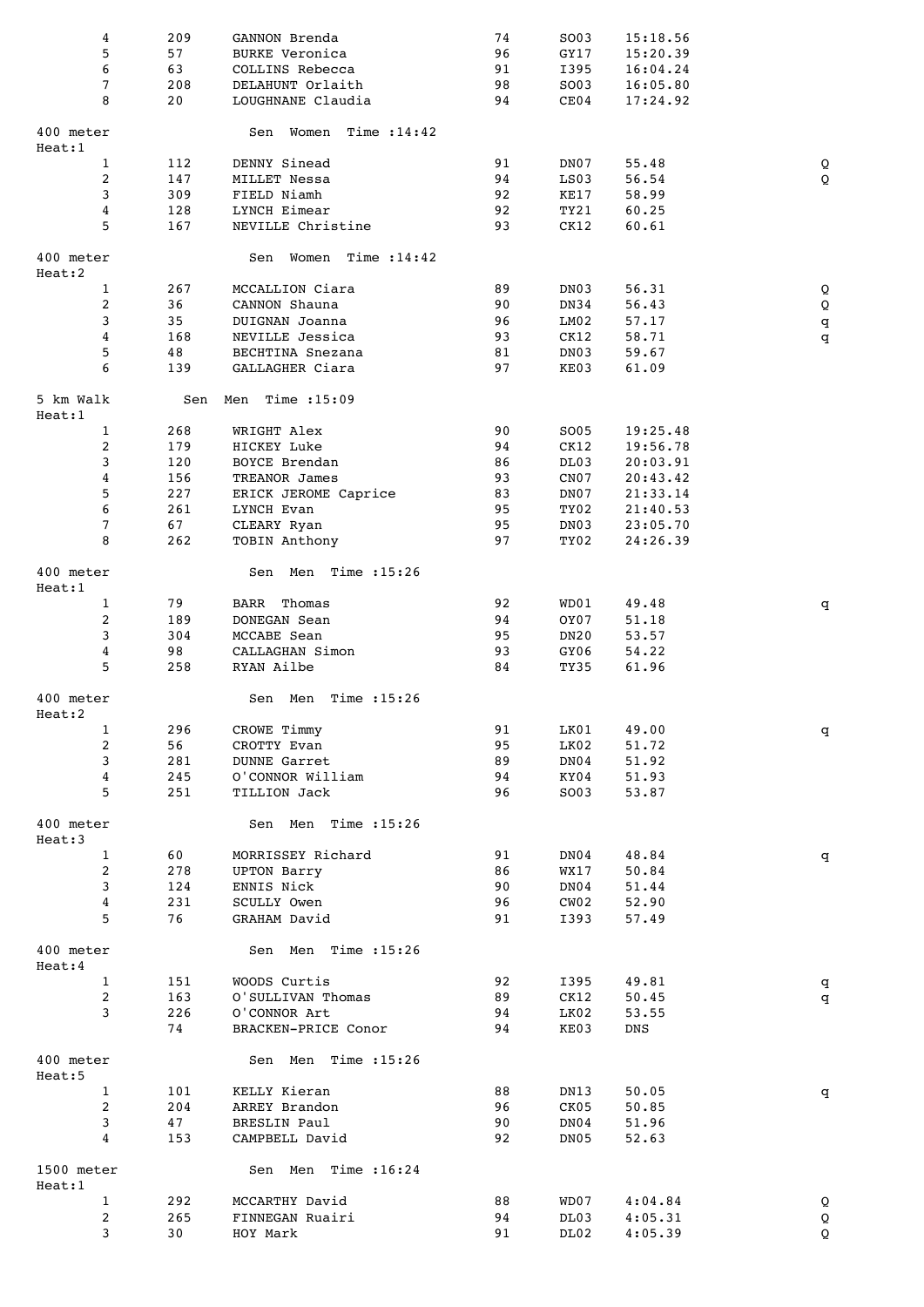|                      | 4<br>5         | 29<br>249  | MORIARTY Kevin<br>HUGHES William | 86<br>86 | DN13<br>TY07 | 4:05.71<br>4:05.73 | Q            |
|----------------------|----------------|------------|----------------------------------|----------|--------------|--------------------|--------------|
|                      | 6              | 276        | MCCARTAN Neil                    | 92       | I393         | 4:11.34            | q            |
|                      | 7              | 51         | HANRAHAN Peter                   | 92       | CK18         | 4:12.16            |              |
|                      | 8              | 260        | SUMSKIS Edgars                   | 88       | DN03         | 4:12.37            |              |
|                      | 9              | 323        | <b>MCGEOUGH James</b>            | 95       | SO03         | 4:13.72            |              |
|                      | 10             | 199        | DUGGAN Ronan                     | 89       | CKO2         | 4:14.01            |              |
|                      | 11             | 311        | <b>MCASSEY James</b>             | 92       | CW02         | 4:14.13            |              |
|                      | 12             | 334        | COTTER Stephen                   |          | 4:22.68      |                    |              |
| 1500 meter<br>Heat:2 |                |            | Sen Men Time : 16:24             |          |              |                    |              |
|                      | 1              | 31         | GREENE Darragh                   | 85       | LH10         | 3:58.90            | Q            |
|                      | $\overline{c}$ | 264        | MOONEY Danny                     | 88       | DL03         | 3:59.49            | Q            |
|                      | 3              | 3          | MAUNSELL William                 | 85       | TY02         | 3:59.93            | $\mathsf Q$  |
|                      | 4              | 321        | LANDERS Damien                   | 91       | CE13         | 4:00.06            | $\mathsf Q$  |
|                      | 5              | 301        | OWENS Richard                    | 90       | <b>WW19</b>  | 4:00.18            | $\mathtt{q}$ |
|                      | 6<br>7         | 263<br>254 | FRANCONY Tim<br>MC BRIDE Cian    | 89<br>97 | DN17<br>SO02 | 4:01.29<br>4:03.63 | q            |
|                      | 8              | 50         | LYNCH Cullen                     | 93       | CK18         | 4:06.07            | q            |
|                      | 9              | 135        | CHESSER Kevin                    | 93       | CE10         | 4:06.31            |              |
|                      | 10             | 241        | NALLY Rick                       | 95       | DN07         | 4:11.77            |              |
|                      | 11             | 92         | CURRAN Sean                      | 97       | WD07         | 4:12.98            |              |
|                      | 12             | 306        | MCCORMACK Shaun                  | 93       | KK03         | 4:24.58            |              |
| 3000 meter<br>Heat:1 |                |            | Women Time : 16:46<br>Sen        |          |              |                    |              |
|                      | 1              | 9          | DOYLE Deirdre                    | 90       | CW02         | 9:53.64            |              |
|                      | 2              | 280        | O'SULLIVAN Maria                 | 92       | DN13         | 9:53.97            |              |
|                      | 3              | 177        | O'CONNOR Sinead                  | 86       | CK12         | 10:02.79           |              |
|                      | 4              | 184        | ROE Niamh                        | 81       | CK17         | 10:02.90           |              |
|                      | 5              | 242        | O'REILLY Clodagh                 | 97       | CNO8         | 10:08.88           |              |
|                      | 6              | 160        | O'REILLY Leona                   | 81       | DN09         | 10:30.07           |              |
|                      |                | 99         | O'BRIEN Eimear                   | 86       | DN03         | DNF                |              |
| 800 meter<br>Heat:1  |                |            | Women Time : 17:06<br>Sen        |          |              |                    |              |
|                      | 1              | 326        | EVERARD Ciara                    | 90       | DN17         | 2:20.73            | Q            |
|                      | $\overline{c}$ | 133        | FURLONG Brona                    | 86       | WX05         | 2:21.26            | Q            |
|                      | 3              | 285        | EARLS Claire                     | 92       | WW19         | 2:21.36            | $\mathsf Q$  |
|                      | 4              | 169        | BICKERDIKE Andrea                | 89       | CK12         | 2:22.91            | q            |
|                      | 5<br>6         | 288<br>215 | O'CONNOR Orla<br>NIXON Rebekah   | 85<br>98 | LH17<br>I392 | 2:23.51<br>2:25.60 |              |
| 800 meter            |                |            | Sen Women Time : 17:06           |          |              |                    |              |
| Heat:2               |                |            |                                  |          |              |                    |              |
|                      | $\mathbf{1}$   | 66         | KEHOE Fiona                      | 82       | WX03         | 2:16.30            | Q            |
|                      | $\overline{c}$ | 113        | HORGAN Mary                      | 85       | DN04         | 2:16.34            | Q            |
|                      | 3              | 54         | O'SULLIVAN Mary Ann              | 93       | CW03         | 2:21.45            | Q            |
|                      | 4              | 84         | QUINN Aisling                    | 97       | WD01         | 2:22.60            | q            |
|                      | 5              | 289        | Nê BHRIONN Aoife                 | 89       | DN06         | 2:28.09            |              |
| 800 meter<br>Heat:1  |                |            | Sen Men Time : 17:21             |          |              |                    |              |
|                      | $\mathbf{1}$   | 83         | TUOHY Niall                      | 89       | WD01         | 2:03.17            | Q            |
|                      | 2              | 256        | CROWE William                    | 97       | SO02         | 2:03.48            | Q            |
|                      | 3              | 52         | HENNESSY Liam                    | 96       | CK18         | 2:04.01            |              |
|                      | 4              | 311        | MCASSEY James                    | 92       | CW02         | 2:05.82            |              |
|                      | 5              | 138        | O'SULLIVAN Garry                 | 97       | CK20         | 2:06.11            |              |
|                      | 6              | 247        | MCDONAGH Morgan                  | 80       | MH17         | 2:08.04            |              |
|                      | 7              | 85         | LUCAS Richard                    | 94       | WD01         | 2:08.05            |              |
|                      | 8              | 158        | <b>BORAN Laurence</b>            | 93       | DN14         | 2:08.83            |              |
| 800 meter<br>Heat:2  |                |            | Sen Men Time : 17:21             |          |              |                    |              |
|                      | $\mathbf{1}$   | 44         | GRIFFIN Karl                     | 95       | DN17         | 1:59.14            | Q            |
|                      | 2              | 328        | JENKINSON Andriœ                 | 92       | DN03         | 1:59.18            | Q            |
|                      | 3              | 248        | MCDONALD Mark                    | 90       | DN03         | 1:59.48            |              |
|                      | 4              | 127        | CLELLAND Rhys                    | 95       | I395         | 2:00.89            |              |
|                      | 5<br>6         | 38<br>157  | MULLINS Aidan                    | 87<br>91 | CK03         | 2:04.82            |              |
|                      | 7              | 232        | CLAFFEY Gerard<br>GAFFNEY Conor  | 97       | DN14<br>WX17 | 2:11.14<br>2:21.38 |              |
| 800 meter            |                |            | Sen Men Time : 17:21             |          |              |                    |              |
| Heat:3               | $\mathbf{1}$   | 327        | PURCELL Harry                    | 96       | MH08         | 1:54.77            | Q            |
|                      | $\overline{2}$ | 186        | VALTERS Kristaps                 | 89       | DN03         | 1:55.41            | Q            |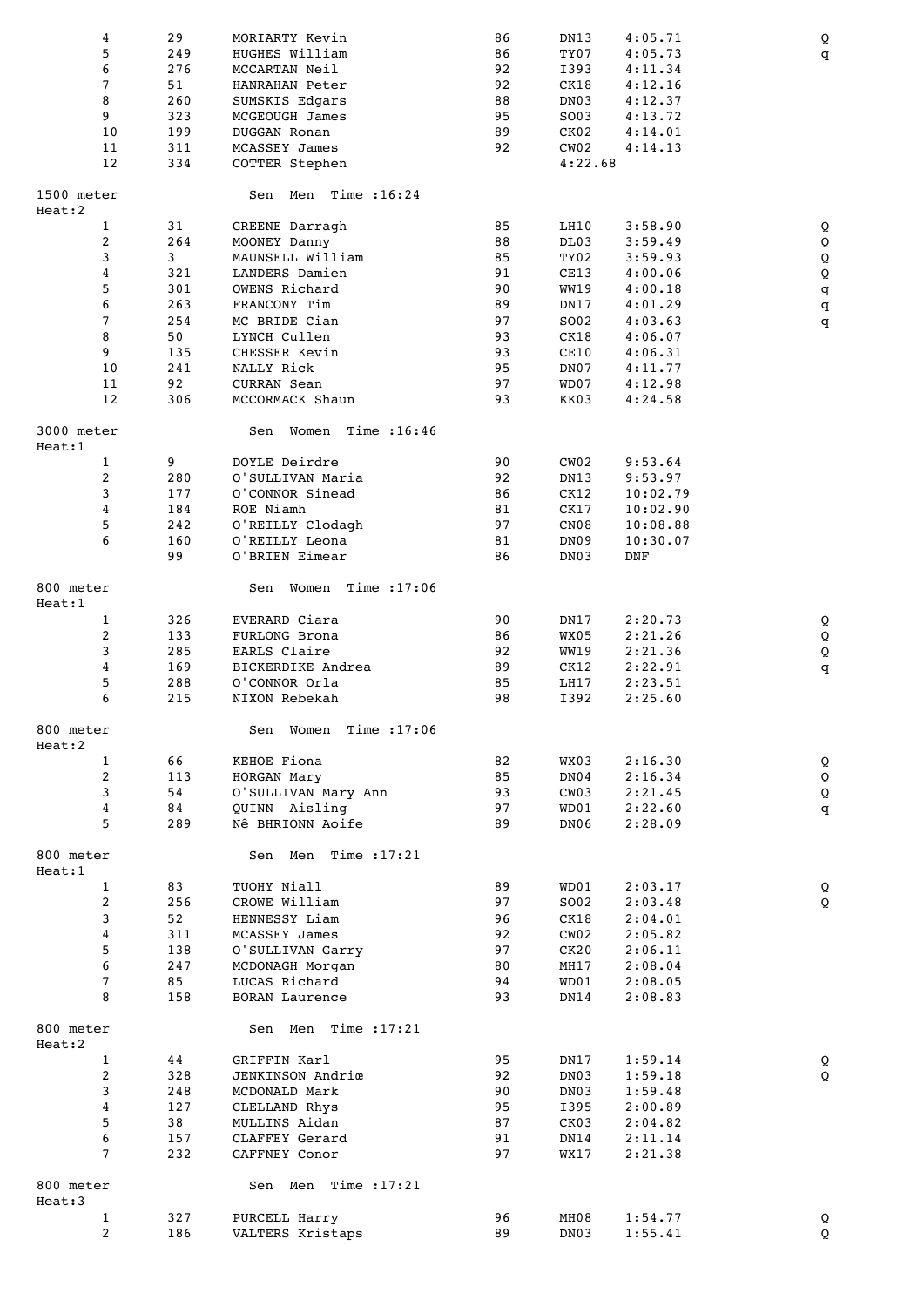| 3<br>4<br>5                         | 32<br>111<br>150 | CAMPBELL Garry<br>B†TTNER Fionn<br>O'CALLAGHAN Oisin | 97<br>92<br>98 | LH10<br>DN07<br>I394 | 1:55.87<br>1:57.16<br>1:59.52 | q<br>q |
|-------------------------------------|------------------|------------------------------------------------------|----------------|----------------------|-------------------------------|--------|
| 6                                   | 77               | <b>BROWNE Eoin</b>                                   | 97             | WD01                 | 2:06.89                       |        |
| $\overline{7}$                      | 229              | DEERY Shaun                                          | 82             | DY03                 | 2:13.16                       |        |
| 200 meter<br>Heat:1                 |                  | Sen Men Time :17:54                                  |                |                      |                               |        |
| $\mathbf{1}$                        | 72               | LAWLER Marcus                                        | 95             | CWO2                 | 21.39                         | q      |
| 2                                   | 272              | HYNES Michael                                        | 89             | DN13                 | 22.79                         |        |
| 3                                   | 330              | OPPERMAN Paul                                        | 79             | DN07                 | 23.29                         |        |
| 4                                   | 239              | COYLE Ronan                                          | 92             | GY06                 | 23.49                         |        |
| 5                                   | 121              | BENNETT Robert                                       | 93             | CK62                 | 23.56                         |        |
| 200 meter<br>Heat:2<br>$\mathbf{1}$ | 250              | Sen Men Time :17:54                                  | 96             |                      |                               |        |
| 2                                   | 278              | IRWIN Zac<br><b>UPTON Barry</b>                      | 86             | SO03<br>WX17         | 21.70<br>22.71                | q      |
| 3                                   | 46               | VARLEY Mark                                          | 96             | LK01                 | 23.13                         |        |
| $\overline{4}$                      | 319              | MCELGUNN Cathal                                      | 95             | LM02                 | 23.87                         |        |
|                                     | 223              | TYRRELL Conor                                        | 95             | <b>DN20</b>          | DNF                           |        |
| 200 meter<br>Heat:3                 |                  | Sen Men<br>Time : $17:54$                            |                |                      |                               |        |
| $\mathbf{1}$                        | 224              | MADDEN Eanna                                         | 94             | LM02                 | 21.95                         | q      |
| 2                                   | 27               | WILSON Conor                                         | 94             | WX17                 | 23.03                         |        |
| 3                                   | 303              | <b>BOLGER Sean</b>                                   | 89             | DN20                 | 23.34                         |        |
| 4                                   | 211<br>19        | LYNCH Patrick                                        | 94<br>94       | TY21<br>CE04         | 23.38                         |        |
| 200 meter                           |                  | LYNCH Cormac<br>Sen Men Time :17:54                  |                |                      | DIS                           |        |
| Heat:4                              |                  |                                                      |                |                      |                               |        |
| $\mathbf{1}$                        | 21               | KAVANAGH Mark                                        | 92             | DN07                 | 22.00                         | q      |
| 2                                   | 317              | O'REILLY Laurence                                    | 90             | OY07                 | 22.59                         |        |
| 3                                   | 124              | ENNIS Nick                                           | 90             | DN04                 | 23.54                         |        |
| $\overline{4}$<br>5                 | 171              | O'CALLAGHAN Aidan                                    | 88             | CK12                 | 24.33                         |        |
|                                     | 299              | RAFTER David                                         | 89             | KK04                 | 27.20                         |        |
| 200 meter<br>Heat:5<br>$\mathbf{1}$ | 162              | Sen Men Time :17:54                                  | 90             |                      | 21.90                         |        |
| 2                                   | 17               | QUILLIGAN David<br>HARVEY Jason                      | 91             | CK12<br>DN04         | 22.08                         | q<br>q |
| 3                                   | 123              | MULDOWNEY Eoin                                       | 90             | KK01                 | 22.85                         |        |
| 4                                   | 163              | O'SULLIVAN Thomas                                    | 89             | CK12                 | 22.96                         |        |
| 5                                   | 297              | ELLIOTT Kenny                                        | 83             | I395                 | 23.16                         |        |
| 200 meter<br>Heat:6                 |                  | Sen Men Time :17:54                                  |                |                      |                               |        |
| $\mathbf{1}$                        | 161              | DAVIS Jamie                                          | 89             | DN13                 | 22.22                         |        |
| 2                                   | 221              | DOHERTY Eoin                                         | 97             | <b>DN20</b>          | 22.78                         |        |
| 3                                   | 287              | MCLAUGHLIN Conor                                     | 89             | TE02                 | 22.85                         |        |
| 4                                   | 329              | FLANAGAN Niall                                       | 94             | MH01                 | 23.97                         |        |
| 5                                   | 159              | CANNON Robbie                                        | 79             | DN13                 | 24.60                         |        |
| 200 meter<br>Heat:7                 |                  | Sen Men Time :17:54                                  |                |                      |                               |        |
| $\mathbf{1}$                        | 220              | DOHERTY Keith                                        | 95             | DN20                 | 22.15                         |        |
| 2                                   | 316              | LAWLOR SŽan                                          | 97             | DN <sub>05</sub>     | 22.47                         |        |
| 3                                   | 134              | SHERIDAN Shane                                       | 58             | DN07                 | 25.99                         |        |
| 4                                   | 258              | RYAN Ailbe                                           | 84             | TY35                 | 27.49                         |        |
| 200 meter<br>Heat:1                 |                  | Sen Women Time : 18:03                               |                |                      |                               |        |
| $\mathbf{1}$                        | 80               | PROPER Kelly                                         | 88             | WD01                 | 23.75                         |        |
| 2                                   | 293              | MILLS Joanna                                         | 93             | AM04                 | 25.19                         | Q      |
| 3                                   | 164              | LOWE Shona                                           | 94             | CK12                 | 26.28                         | q      |
| 4                                   | 130              | WATTERS Aisling                                      | 92             | MH15                 | 26.91                         | q      |
| 200 meter                           |                  | Sen Women Time : 18:03                               |                |                      |                               |        |
| Heat:2                              |                  |                                                      |                |                      |                               |        |
| $\mathbf{1}$<br>$\mathbf{2}$        | 82<br>240        | WHELAN Niamh<br>COSTELLO Laura Ann                   | 90<br>97       | WD01<br>GY06         | 24.65<br>25.37                | Q<br>Q |
| 3                                   | 180              | CARR Lorraine                                        | 81             | CK12                 | 27.76                         |        |
| 60m Hurdles 1,067m                  |                  | Sen Men Time : 13:08                                 |                |                      |                               |        |
| Heat:1<br>$\mathbf{1}$              | 257              |                                                      | 84             | DN04                 | 8.25                          |        |
|                                     |                  | MCDONALD Ian                                         |                |                      |                               | Q      |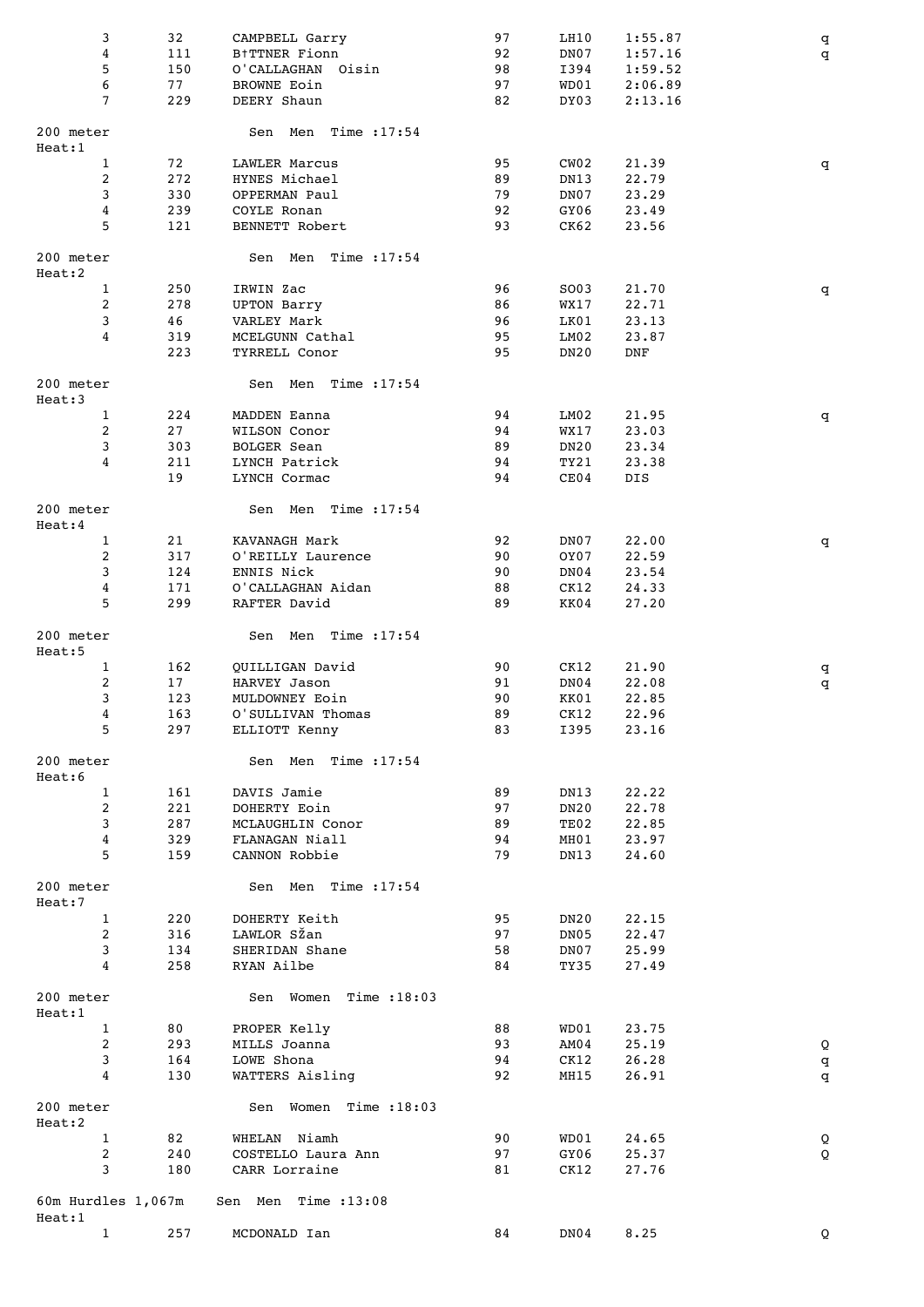| 2                           | 136   | TOHILL Paul              | 82 | I394        | 8.54    |   | Q      |
|-----------------------------|-------|--------------------------|----|-------------|---------|---|--------|
| 3                           | 181   | O'HALLORAN Edmond        | 92 | CK12        | 8.59    |   | Q      |
| 4                           | 331   | Eoin Power               |    | 8.62        |         | q |        |
| 5                           | 91    | ESSUMAN Joshua           | 93 | DN19        | 9.06    |   |        |
|                             |       |                          |    |             |         |   |        |
|                             |       |                          |    |             |         |   |        |
| 60m Hurdles 1,067m          |       | Sen Men<br>Time $:13:08$ |    |             |         |   |        |
| Heat:2                      |       |                          |    |             |         |   |        |
| $\mathbf{1}$                | 34    | O'DONNELL Gerard         | 88 | LM02        | 8.38    |   | Q      |
| $\overline{a}$              | 146   | <b>BYRNE Paul</b>        | 90 | LS03        | 8.45    |   | Q      |
| 3                           | 259   | REYNOLDS Tom             | 84 | I395        | 8.57    |   | Q      |
| 4                           | 305   | ASTON Shane              | 94 | MH08        | 8.87    |   | q      |
| 5                           | 246   | CREMIN Ger               | 78 | KY04        | 9.41    |   |        |
|                             |       |                          |    |             |         |   |        |
| 3000 meter                  |       | Time :13:38<br>Sen Men   |    |             |         |   |        |
|                             |       |                          |    |             |         |   |        |
| Heat:1                      |       |                          |    |             |         |   |        |
| $\mathbf{1}$                | 178   | BRUCE-LITTLEWOOD Alex    | 90 | CK12        | 8:02.13 |   |        |
| $\overline{a}$              | 192   | EVERARD Eoin             | 86 | KK04        | 8:10.57 |   |        |
| 3                           | 271   | TRAVERS John             | 91 | DN05        | 8:14.73 |   |        |
| 4                           | 302   | CHESSER Rory             | 87 | CE10        | 8:18.71 |   |        |
| 5                           | 300   | DUNLEAVY Emmett          | 81 | SO03        | 8:21.40 |   |        |
| 6                           | 87    | DOWLING Michael          | 91 | WD01        | 8:22.40 |   |        |
| 7                           | 175   | THISTLEWOOD Ben          | 87 | CK12        | 8:23.35 |   |        |
| 8                           | 325   | BERMINGHAM D‡ire         | 87 | DN13        | 8:27.06 |   |        |
|                             |       |                          |    |             |         |   |        |
| 9                           | 172   | GRUFFERTY James          | 82 | CK12        | 8:27.34 |   |        |
| 10                          | 185   | FALLON Keith             | 93 | GY06        | 8:35.74 |   |        |
| 11                          | 320   | O'REILLY Cian            | 92 | CNO8        | 8:38.73 |   |        |
| 12                          | 154   | <b>MORAN Thomas</b>      | 93 | MH02        | 8:39.44 |   |        |
| 13                          | 97    | <b>DUNNE Darren</b>      | 97 | TY04        | 8:42.73 |   |        |
| 14                          | 118   | BYRNE Mitchell           | 94 | DN14        | 8:48.04 |   |        |
| 15                          | 58    | MURPHY Robert            | 81 | DN14        | 9:01.72 |   |        |
|                             |       |                          |    |             |         |   |        |
|                             |       |                          |    |             |         |   |        |
| 60 meter Sen                | Women | Time $:13:59$            |    |             |         |   |        |
| Heat:1                      |       |                          |    |             |         |   |        |
| $\mathbf{1}$                | 40    | FOSTER Amy               | 88 | I392        | 7.43    |   | Q      |
| 2                           | 235   | MURRAY Sarah             | 93 | DN35        | 7.75    |   | Q      |
| 3                           | 82    | WHELAN Niamh             | 90 | WD01        | 7.76    |   | Q      |
| 4                           | 214   | STAFFORD Annie           | 97 | WX17        | 7.91    |   | q      |
| 5                           | 130   | WATTERS Aisling          | 92 | MH15        | 8.22    |   |        |
| 6                           | 180   | CARR Lorraine            | 81 | CK12        | 8.35    |   |        |
| $\overline{7}$              | 65    | SHOVLIN Jane             | 97 | WX17        | 8.45    |   |        |
|                             | 230   |                          | 97 | CW02        | DIS     |   | R162.6 |
|                             |       | LAWLER Grace             |    |             |         |   |        |
|                             |       |                          |    |             |         |   |        |
| 60 meter                    | Sen   | Women Time $:13:59$      |    |             |         |   |        |
| Heat:2                      |       |                          |    |             |         |   |        |
| 1                           | 195   | HEALY Phil               | 94 | CK02        | 7.44    |   | Q      |
| $\mathbf{2}$                | 210   | MCCARTHY Sarah           | 95 | DN29        | 7.83    |   | Q      |
| 3                           | 164   | LOWE Shona               | 94 | CK12        | 7.96    |   | Q      |
| 4                           | 102   | O'MAHONEY Clodagh        | 97 | LK01        | 8.05    |   | q      |
| 5                           | 141   | MURRAY Niamh             | 93 | DN35        | 8.22    |   |        |
|                             | 277   | MCMANUS Catherine        | 92 | DN23        | DIS     |   | R162.6 |
|                             |       |                          |    |             |         |   |        |
|                             | 240   | COSTELLO Laura Ann       | 97 | GY06        | DIS     |   | R162.6 |
|                             | 217   | ANGLIM Roisin            | 89 | <b>DN35</b> | DIS     |   | R162.6 |
|                             |       |                          |    |             |         |   |        |
| 1500 meter                  |       | Sen Women Time : 14:46   |    |             |         |   |        |
| Heat:1                      |       |                          |    |             |         |   |        |
| $\mathbf{1}$                | 284   | TARPLEE Claire           | 88 | DN07        | 4:30.59 |   |        |
| $\overline{a}$              | 207   | CLfIRIGH B†TTNER S'ofra  | 95 | DN07        | 4:32.84 |   |        |
| $\mathbf{3}$                | 174   | MCSWEENEY Claire         | 87 | CK12        | 4:34.06 |   |        |
| 4                           | 236   | WOODS Becky              | 88 | DN03        | 4:37.88 |   |        |
|                             |       |                          |    |             |         |   |        |
| 5                           | 237   | FENNELLY Ella            | 96 | DN07        | 4:39.30 |   |        |
| 6                           | 187   | DORAN Chloe              | 93 | DN13        | 4:40.01 |   |        |
| $7\phantom{.}$              | 290   | DONNELLY Niamh           | 90 | DN06        | 4:41.00 |   |        |
| 8                           | 291   | HARTNETT Ellie           | 92 | DN17        | 4:45.33 |   |        |
| 9                           | 176   | FINN Carol               | 88 | CK12        | 4:50.11 |   |        |
|                             | 333   | Eleanor Alexander        |    | DNS         |         |   |        |
|                             |       |                          |    |             |         |   |        |
| 60m Hurdles 0,84m<br>Heat:1 |       | Sen Women Time : 15:40   |    |             |         |   |        |
| $\mathbf{1}$                | 14    | LAVIN Sarah              | 94 | DN17        | 8.33    |   |        |
|                             |       |                          |    |             |         |   |        |
| $\overline{a}$              | 277   | MCMANUS Catherine        | 92 | DN23        | 8.48    |   |        |
| $\mathbf{3}$                | 106   | O'HORA Lillyann          | 94 | LK01        | 8.84    |   |        |
| 4                           | 332   | Shannen Dawkins          |    | 8.91        |         |   |        |
| 5                           | 102   | O'MAHONEY Clodagh        | 97 | LK01        | 9.52    |   |        |
| 6                           | 198   | HOWARD Roisin            | 90 | CK02        | 9.81    |   |        |
| $\overline{7}$              | 152   | FREY Laura               | 89 | I393        | 9.90    |   |        |
| 8                           | 275   | FINNEGAN Sarah           | 88 | GY14        | 10.29   |   |        |
|                             |       |                          |    |             |         |   |        |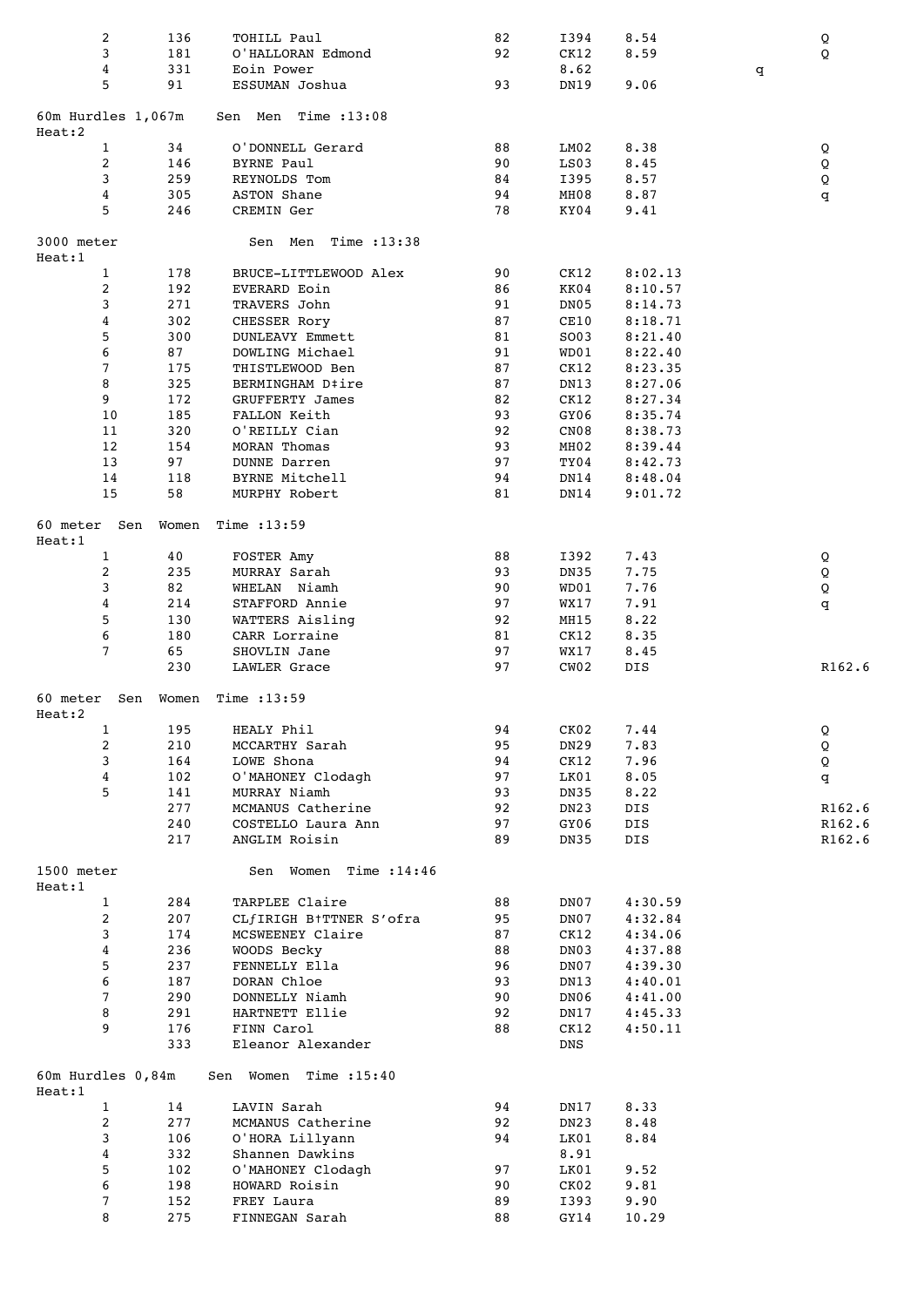| 60 meter             |            | Sen Men Time :14:16                 |          |                  |                |              |
|----------------------|------------|-------------------------------------|----------|------------------|----------------|--------------|
| Heat:1               |            |                                     |          |                  |                |              |
| $\mathbf{1}$<br>2    | 72         | LAWLER Marcus                       | 95       | CWO2             | 6.96           | Q            |
| 3                    | 148<br>220 | <b>REGAN Barry</b><br>DOHERTY Keith | 92<br>95 | LS03<br>DN20     | 6.98<br>7.02   | Q            |
| 4                    | 90         | BROWNING Jonathan                   | 93       | AM04             | 7.04           | q<br>q       |
| 5                    | 19         | LYNCH Cormac                        | 94       | CE04             | 7.19           |              |
| 6                    | 213        | STAFFORD Tony                       | 94       | WX17             | 7.21           |              |
| 7                    | 21         | KAVANAGH Mark                       | 92       | DN07             | 7.23           |              |
| 8                    | 123        | MULDOWNEY Eoin                      | 90       | KK01             | 7.26           |              |
|                      |            |                                     |          |                  |                |              |
| 60 meter<br>Heat:2   |            | Sen Men Time : 14:16                |          |                  |                |              |
| $\mathbf{1}$         | 11         | HYNES David                         | 85       | WX17             | 6.84           | Q            |
| 2                    | 250        | IRWIN Zac                           | 96       | SO03             | 7.02           | $\mathsf{Q}$ |
| 3                    | 322        | MURPHY Brian                        | 82       | DN04             | 7.18           |              |
| 4                    | 287        | MCLAUGHLIN Conor                    | 89       | TE02             | 7.19           |              |
| 5                    | 221        | DOHERTY Eoin                        | 97       | DN <sub>20</sub> | 7.21           |              |
| 6                    | 46         | VARLEY Mark                         | 96       | LK01             | 7.33           |              |
|                      |            |                                     |          |                  |                |              |
| 60 meter             |            | Sen Men Time : 14:16                |          |                  |                |              |
| Heat:3               |            |                                     |          |                  |                |              |
| $\mathbf{1}$         | 295        | COLVERT Steven                      | 90       | DN04             | 6.84           | Q            |
| 2                    | 161        | DAVIS Jamie                         | 89       | DN13             | 7.01           | Q            |
| 3                    | 170        | GUILLOU Benjamin                    | 90       | CK12             | 7.14           |              |
| 4                    | 318        | O'SHEA David                        | 88       | LK01             | 7.22           |              |
| 5                    | 259        | REYNOLDS Tom                        | 84       | I395             | 7.27           |              |
| 6                    | 181        | O'HALLORAN Edmond                   | 92       | CK12             | 7.29           |              |
|                      | 6          | ADAMS Dean                          | 90       | AM04             | DNS            |              |
| 400 meter            |            | Sen Women Time :15:05               |          |                  |                |              |
| Heat:1               |            |                                     |          |                  |                |              |
| $\mathbf{1}$         | 112        | DENNY Sinead                        | 91       | DN07             | 54.30          |              |
| $\overline{c}$       | 36         | CANNON Shauna                       | 90       | DN34             | 55.56          |              |
| 3                    | 267        | MCCALLION Ciara                     | 89       | DN03             | 55.67          |              |
| 4                    | 35         | DUIGNAN Joanna                      | 96       | LM02             | 56.95          |              |
| 5                    | 147        | MILLET Nessa                        | 94       | LS03             | 57.02          |              |
| 6                    | 168        | NEVILLE Jessica                     | 93       | CK12             | 58.52          |              |
| 400 meter            |            | Sen Men Time : 15:14                |          |                  |                |              |
| Heat:1               |            |                                     |          |                  |                |              |
| $\mathbf{1}$         | 79         | <b>BARR</b> Thomas                  | 92       | WD01             | 47.05          |              |
| 2                    | 296        | CROWE Timmy<br>MORRISSEY Richard    | 91       | LK01             | 47.51          |              |
| 3                    | 60         |                                     | 91       | DN04             | 47.56          |              |
| 4                    | 151        | WOODS Curtis<br>KELLY Kieran        | 92       | I395             | 49.50          |              |
| 5<br>6               | 101<br>163 | O'SULLIVAN Thomas                   | 88<br>89 | DN13<br>CK12     | 49.58<br>50.43 |              |
|                      |            |                                     |          |                  |                |              |
| 1500 meter<br>Heat:1 |            | Sen Men Time : 14:47                |          |                  |                |              |
| $\mathbf{1}$         | 292        | MCCARTHY David                      | 88       | WD07             | 3:49.50        |              |
| $\overline{a}$       | 264        | MOONEY Danny                        | 88       | DL03             | 3:52.41        |              |
| 3                    | 31         | GREENE Darragh                      | 85       | LH10             | 3:54.85        |              |
| 4                    | 265        | FINNEGAN Ruairi                     | 94       | DL03             | 3:57.65        |              |
| 5                    | 30         | HOY Mark                            | 91       | DL02             | 3:58.49        |              |
| 6                    | 301        | OWENS Richard                       | 90       | <b>WW19</b>      | 3:59.24        |              |
| $\overline{7}$       | 263        | FRANCONY Tim                        | 89       | DN17             | 4:00.23        |              |
| 8                    | 249        | HUGHES William                      | 86       | TY07             | 4:00.62        |              |
| 9                    | 254        | MC BRIDE Cian                       | 97       | SO02             | 4:01.59        |              |
| 10                   | 29         | MORIARTY Kevin                      | 86       | DN13             | 4:02.51        |              |
| 11                   | 321        | LANDERS Damien                      | 91       | CE13             | 4:04.34        |              |
|                      | 3          | MAUNSELL William                    | 85       | TY02             | DNF            |              |
| 800 meter            |            |                                     |          |                  |                |              |
|                      |            | Sen Women Time :15:57               |          |                  |                |              |
| Heat:1               |            |                                     |          |                  |                |              |
| $\mathbf{1}$         | 326        | EVERARD Ciara                       | 90       | DN17             | 2:06.23        |              |
| $\mathbf{2}$         | 66         | KEHOE Fiona                         | 82       | WX03             | 2:09.11        |              |
| 3                    | 133        | FURLONG Brona                       | 86       | WX05             | 2:10.65        |              |
| 4                    | 54         | O'SULLIVAN Mary Ann                 | 93       | CW03             | 2:12.59        |              |
| 5                    | 285        | EARLS Claire                        | 92       | WW19             | 2:13.72        |              |
| 6                    | 113        | HORGAN Mary                         | 85       | DN04             | 2:14.00        |              |
| 7                    | 169        | BICKERDIKE Andrea                   | 89       | CK12             | 2:18.21        |              |
| 8                    | 84         | QUINN Aisling                       | 97       | WD01             | 2:22.27        |              |
| 800 meter<br>Heat:1  |            | Sen Men Time : 16:08                |          |                  |                |              |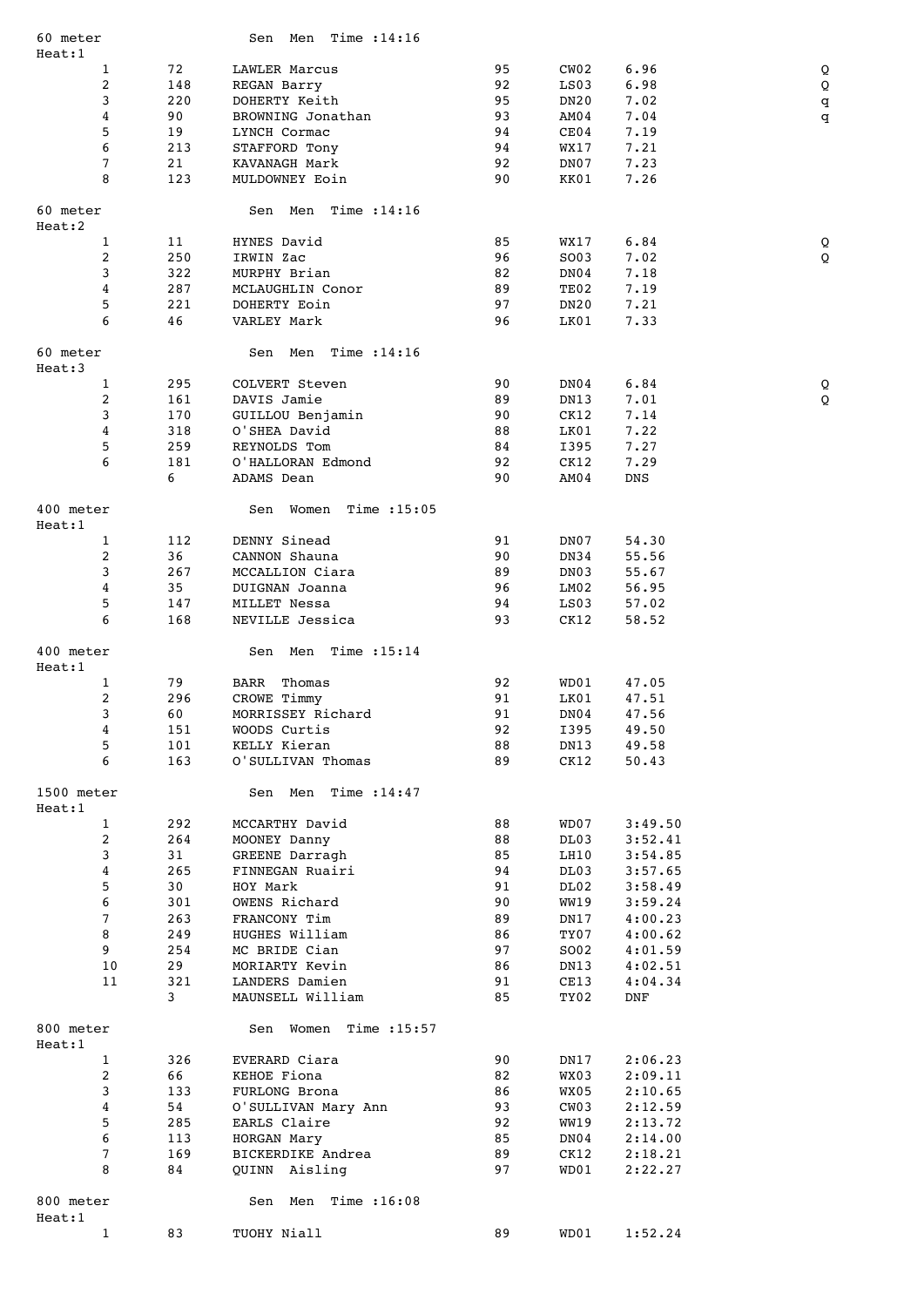|                    | 2              | 44  | GRIFFIN Karl            | 95 | DN17 | 1:52.82    |    |
|--------------------|----------------|-----|-------------------------|----|------|------------|----|
|                    | 3              | 327 | PURCELL Harry           | 96 | MH08 | 1:53.67    |    |
|                    | 4              | 186 | VALTERS Kristaps        | 89 | DN03 | 1:53.77    |    |
|                    |                |     |                         |    |      |            |    |
|                    | 5              | 111 | B†TTNER Fionn           | 92 | DN07 | 1:54.88    |    |
|                    | 6              | 32  | CAMPBELL Garry          | 97 | LH10 | 1:56.26    |    |
|                    | 7              | 256 | CROWE William           | 97 | SO02 | 1:56.31    |    |
|                    | 8              | 328 | <b>JENKINSON Andriœ</b> | 92 | DN03 | 1:57.44    |    |
|                    |                |     |                         |    |      |            |    |
|                    |                |     |                         |    |      |            |    |
| 200 meter          |                |     | Sen Men Time :16:14     |    |      |            |    |
| Heat:1             |                |     |                         |    |      |            |    |
|                    | $\mathbf{1}$   | 72  | LAWLER Marcus           | 95 | CW02 | 21.19      |    |
|                    | 2              | 250 | IRWIN Zac               | 96 | SO03 | 21.71      |    |
|                    | 3              | 162 | <b>QUILLIGAN David</b>  | 90 | CK12 | 21.94      |    |
|                    |                |     |                         |    |      |            |    |
|                    | $\overline{4}$ | 224 | MADDEN Eanna            | 94 | LM02 | 21.96      |    |
|                    | 5              | 21  | KAVANAGH Mark           | 92 | DN07 | 22.27      |    |
|                    | 6              | 17  | HARVEY Jason            | 91 | DN04 | 22.28      |    |
|                    |                |     |                         |    |      |            |    |
| 200 meter          |                |     | Sen Women Time :16:20   |    |      |            |    |
|                    |                |     |                         |    |      |            |    |
| Heat:1             |                |     |                         |    |      |            |    |
|                    | $\mathbf{1}$   | 80  | PROPER Kelly            | 88 | WD01 | 23.56      | SR |
|                    | 2              | 82  | WHELAN Niamh            | 90 | WD01 | 24.50      |    |
|                    | 3              | 293 | MILLS Joanna            | 93 | AM04 | 25.31      |    |
|                    | 4              | 240 | COSTELLO Laura Ann      | 97 | GY06 | 25.76      |    |
|                    |                |     |                         |    |      |            |    |
|                    | 5              | 164 | LOWE Shona              | 94 | CK12 | 26.48      |    |
|                    | 6              | 130 | WATTERS Aisling         | 92 | MH15 | 27.11      |    |
|                    |                |     |                         |    |      |            |    |
| 60m Hurdles 1,067m |                |     | Sen Men Time : 15:48    |    |      |            |    |
| Heat:1             |                |     |                         |    |      |            |    |
|                    |                |     |                         |    |      |            |    |
|                    | $\mathbf{1}$   | 257 | MCDONALD Ian            | 84 | DN04 | 8.22       |    |
|                    | 2              | 146 | BYRNE Paul              | 90 | LS03 | 8.29       |    |
|                    | 3              | 259 | REYNOLDS Tom            | 84 | I395 | 8.32       |    |
|                    | 4              | 34  | O'DONNELL Gerard        | 88 | LM02 | 8.38       |    |
|                    |                |     |                         |    |      |            |    |
|                    | 5              | 181 | O'HALLORAN Edmond       | 92 | CK12 | 8.52       |    |
|                    | 6              | 331 | Eoin Power              |    | 8.79 |            |    |
|                    | 7              | 305 | ASTON Shane             | 94 | MH08 | 8.81       |    |
|                    |                | 136 | TOHILL Paul             | 82 | I394 | <b>DNF</b> |    |
|                    |                |     |                         |    |      |            |    |
| 60 meter           |                |     |                         |    |      |            |    |
|                    |                |     | Sen Women Time :15:23   |    |      |            |    |
| Heat:1             |                |     |                         |    |      |            |    |
|                    | $\mathbf{1}$   | 40  | FOSTER Amy              | 88 | I392 | 7.32       |    |
|                    | 2              | 195 | HEALY Phil              | 94 | CK02 | 7.37       |    |
|                    | 3              | 82  | WHELAN Niamh            | 90 | WD01 | 7.65       |    |
|                    |                |     |                         |    |      |            |    |
|                    | 4              | 235 | MURRAY Sarah            | 93 | DN35 | 7.69       |    |
|                    | 5              | 210 | MCCARTHY Sarah          | 95 | DN29 | 7.83       |    |
|                    | 6              | 214 | STAFFORD Annie          | 97 | WX17 | 7.90       |    |
|                    | $\sqrt{7}$     | 164 | LOWE Shona              | 94 | CK12 | 7.99       |    |
|                    | 8              | 102 | O'MAHONEY Clodagh       | 97 | LK01 | 8.15       |    |
|                    |                |     |                         |    |      |            |    |
|                    |                |     |                         |    |      |            |    |
| 60 meter           |                |     | Sen Men Time : 15:32    |    |      |            |    |
| Heat:1             |                |     |                         |    |      |            |    |
|                    | $\mathbf{1}$   | 11  | HYNES David             | 85 | WX17 | 6.85       |    |
|                    | 2              | 72  | LAWLER Marcus           | 95 | CW02 | 6.95       |    |
|                    | 3              | 161 | DAVIS Jamie             | 89 | DN13 | 6.95       |    |
|                    |                |     |                         |    |      |            |    |
|                    | 4              | 220 | DOHERTY Keith           | 95 | DN20 | 6.97       |    |
|                    | 5              | 148 | REGAN Barry             | 92 | LS03 | 6.99       |    |
|                    | 6              | 250 | IRWIN Zac               | 96 | SO03 | 7.08       |    |
|                    | 7              | 90  | BROWNING Jonathan       | 93 | AM04 | 7.08       |    |
|                    |                | 295 | COLVERT Steven          | 90 | DN04 | DNS        |    |
|                    |                |     |                         |    |      |            |    |
|                    |                |     |                         |    |      |            |    |
| Shot Put 4,000kg   |                |     | Sen Women Time : 14:27  |    |      |            |    |
| Heat:1             |                |     |                         |    |      |            |    |
|                    | $\mathbf{1}$   | 55  | FITZGERALD Clare        | 91 | KY10 | 14.94      |    |
|                    | 2              | 205 | MURPHY Niamh            | 94 | CK05 | 13.20      |    |
|                    | 3              | 197 | MCSWEENEY Laura         | 95 | CKO2 | 12.31      |    |
|                    |                |     |                         |    |      |            |    |
|                    | 4              | 68  | FRATTAROLI Alana        | 92 | LK03 | 11.64      |    |
|                    | 5              | 145 | DALY Shauna             | 91 | LS03 | 10.21      |    |
|                    | 6              | 198 | HOWARD Roisin           | 90 | CK02 | 9.67       |    |
|                    | $\overline{7}$ | 144 | DALY Emma               | 93 | LS03 | 9.34       |    |
|                    |                |     |                         |    |      |            |    |
|                    | 8              | 308 | SMITH Paula             | 85 | CNO1 | 9.16       |    |
|                    |                | 42  | MESLOP Sarah            | 94 | CW07 | NM         |    |
|                    |                |     |                         |    |      |            |    |
| Pole Vault         |                |     | Sen Men Time : 16:01    |    |      |            |    |
| Heat:1             |                |     |                         |    |      |            |    |
|                    | $\mathbf{1}$   | 22  | ROGERS Ian              | 89 | DN03 | 4.60       |    |
|                    | 2              | 16  | DONEGAN David           | 80 |      | 4.50       |    |
|                    |                |     |                         |    | DN03 |            |    |
|                    | 3              | 94  | HOULIHAN Thomas         | 92 | WD07 | 4.40       |    |
|                    | 3              | 23  | <b>GREENE Stuart</b>    | 85 | DN13 | 4.40       |    |
|                    |                |     |                         |    |      |            |    |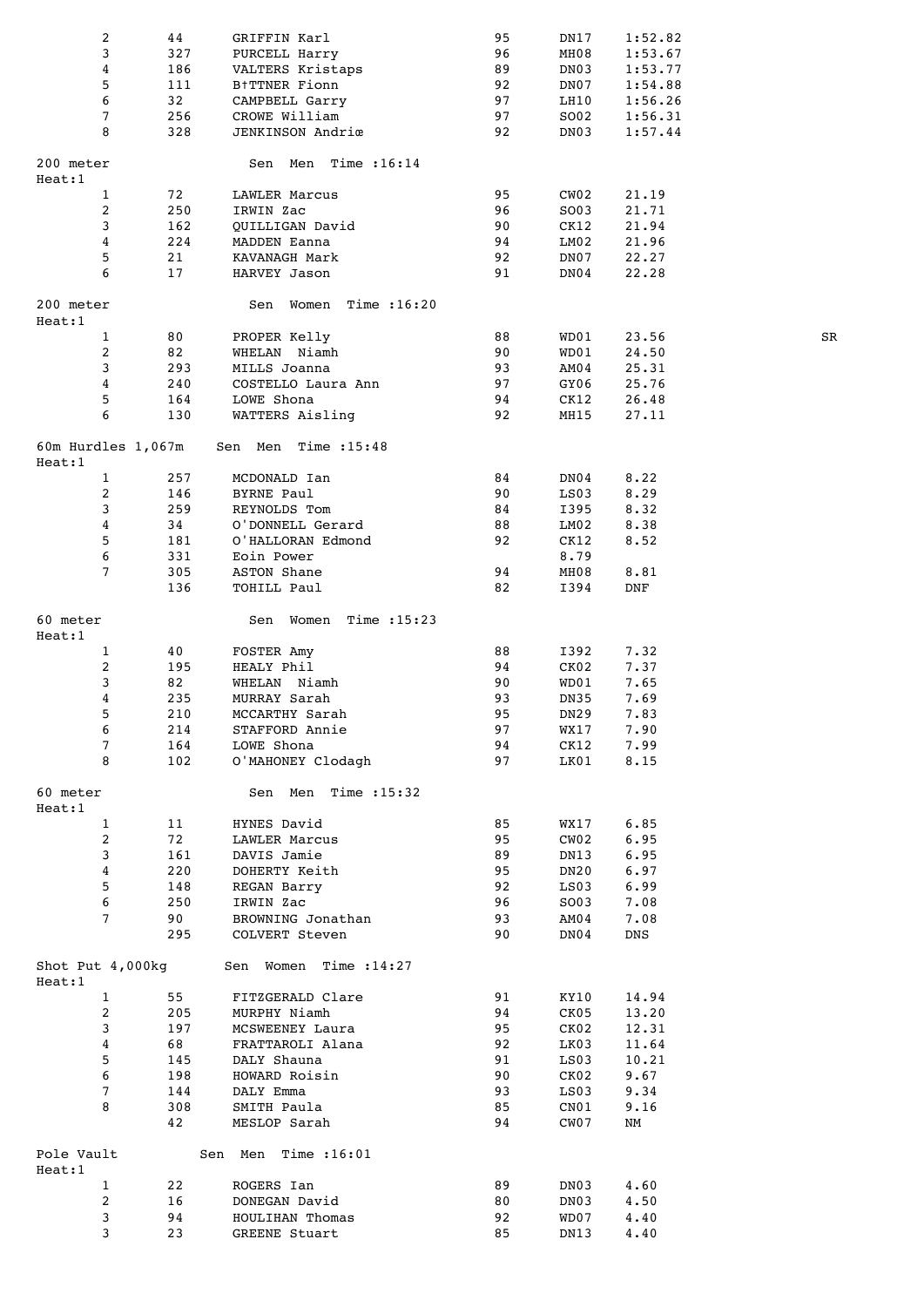| 5                          | 136          | TOHILL Paul                | 82       | I394         | 4.00         |    |
|----------------------------|--------------|----------------------------|----------|--------------|--------------|----|
| 5                          | 259          | REYNOLDS Tom               | 84       | I395         | 4.00         |    |
| 7                          | 8            | DOHERTY Keith              | 92       | MH17         | 4.00         |    |
| 8                          | 129          | BERMINGHAM Conor           | 96       | DN13         | 3.60         |    |
| 8                          | 104          | FLYNN Brian                | 97       | DN46         | 3.60         |    |
| 10                         | 307          | KONIECZNY Michal           | 69       | DN13         | 3.20         |    |
| Long Jump                  |              | Women Time $:15:15$<br>Sen |          |              |              |    |
| Heat:1                     |              |                            |          |              |              |    |
| $\mathbf{1}$               | 80           | PROPER Kelly               | 88       | WD01         | 6.35         | SR |
| $\mathbf{2}$               | 210          | MCCARTHY Sarah             | 95       | DN29         | 5.90         |    |
| 3                          | 214          | STAFFORD Annie             | 97       | WX17         | 5.67         |    |
| 4                          | 132          | FLEISCHER Vivian           | 95       | KE06         | 5.36         |    |
| 5                          | 65           | SHOVLIN Jane               | 97       | WX17         | 5.14         |    |
| 6                          | 253          | BURNS Emily                | 94       | SO03         | 5.07         |    |
| High Jump                  |              | Sen Women Time :15:59      |          |              |              |    |
| Heat:1<br>$\mathbf{1}$     | 313          | MOGGAN Gr‡inne             | 90       | DN07         | 1.68         |    |
| 2                          | 122          | MURPHY Sorcha              | 94       | WD01         | 1.65         |    |
| 3                          | 332          | Shannen Dawkins            |          | 1.60         |              |    |
| 4                          | 198          | HOWARD Roisin              | 90       | CK02         | 1.50         |    |
|                            |              |                            |          |              |              |    |
| Triple Jump<br>Heat:1      |              | Sen Men Time : 18:14       |          |              |              |    |
| $\mathbf{1}$               | 39           | DAFFURN Antony             | 86       | RN10         | 14.99        |    |
| 2                          | 149          | KELLY Eoin                 | 88       | LS03         | 14.34        |    |
| 3                          | 238          | MAHON Conall               | 93       | DL05         | 14.10        |    |
| 4                          | 86           | ARCHER Sean                | 93       | WD01         | 13.88        |    |
| 5                          | 70           | COUNIHAN Niall             | 89       | LK03         | 13.70        |    |
| 6                          | 143          | DALY Conor                 | 94       | LS03         | 13.22        |    |
| Shot Put 7,260kg<br>Heat:1 |              | Sen Men Time :13:51        |          |              |              |    |
| $\mathbf{1}$               | 61           | <b>BREATHNACH Sean</b>     | 79       | GY06         | 16.15        |    |
| $\overline{c}$             | 28           | COLLINS Paul               | 94       | WH05         | 13.87        |    |
| 3                          | $\mathbf{1}$ | STOUT Kieron               | 68       | KE06         | 13.82        |    |
| 4                          | 298          | O'CONNOR Patsy             | 56       | KY10         | 12.18        |    |
| 5                          | 108          | HICKEY Diarmuid            | 92       | CK43         | 11.82        |    |
| 6                          | 191          | FOROUGHI Kourosh           | 90       | MH07         | 10.87        |    |
| Pole Vault<br>Heat:1       |              | Women Time $:15:04$<br>Sen |          |              |              |    |
| $\mathbf{1}$               | 45           | BROWN Zoe                  | 83       | DN13         | 4.31         |    |
| 2                          | 89           | WILKINSON Claire           | 89       | AMO 4        | 3.80         |    |
|                            |              |                            |          |              |              |    |
| Long Jump<br>Heat:1        |              | Sen Men Time : 16:04       |          |              |              |    |
| $\mathbf{1}$               | 126          | MCMULLEN Adam              | 90       | DN04         | 7.48         |    |
| 2                          | 170          | GUILLOU Benjamin           | 90       | CK12         | 7.25         |    |
| 3                          | 162          | <b>QUILLIGAN David</b>     | 90       | CK12         | 6.95         |    |
| 4                          | 173          | <b>HEALY Sam</b>           | 96       | CK12         | 6.90         |    |
| 5                          | 149          | KELLY Eoin                 | 88       | LS03         | 6.78         |    |
| 6                          | 213          | STAFFORD Tony              | 94       | WX17         | 6.77         |    |
| $\overline{7}$             | 12           | FAHEY Eamonn               | 91       | DN05         | 6.76         |    |
| 8<br>9                     | 200          | SHAUGHNESSY Fintan         | 96<br>91 | CKO2         | 6.63         |    |
| 10                         | 116<br>252   | SMITH Keith<br>BOURKE Colm | 94       | WX17<br>SO03 | 6.57<br>6.56 |    |
| 11                         | 305          | ASTON Shane                | 94       | MH08         | 6.18         |    |
| 12                         | 279          | TSANG Richard              | 90       | CNO7         | 6.17         |    |
| 13                         | 314          | GODLEY Michael             | 93       | KY10         | 6.11         |    |
|                            |              |                            |          |              |              |    |
| High Jump<br>Heat:1        |              | Sen Men<br>Time : 15:37    |          |              |              |    |
| $\mathbf{1}$               | 191          | FOROUGHI Kourosh           | 90       | MH07         | 2.15         |    |
| $\overline{c}$             | 117          | CUSSEN David               | 96       | CK51         | 2.06         |    |
| 3                          | 228          | MURTAGH Jaime              | 95       | MH06         | 2.00         |    |
| 4                          | 78           | O'DWYER Shane              | 93       | WD01         | 1.95         |    |
| 4                          | 155          | MAHON Donagh               | 97       | KK03         | 1.95         |    |
| 6                          | 324          | GALVIN P.j.                | 93       | KY05         | 1.85         |    |
| Triple Jump                |              | Sen Women Time : 16:39     |          |              |              |    |
| Heat:1                     |              |                            |          |              |              |    |
| $\mathbf{1}$               | 25           | KING Caoimhe               | 92       | MO13         | 12.84        |    |
| 2                          | 96           | HILL Fiona                 | 91       | KE04         | 11.20        |    |
| 3<br>4                     | 315          | O'CONNOR SinŽad            | 93       | KY10         | 11.02        |    |
|                            | 140          | MCCABE Emer                | 96       | KE03         | 10.73        |    |